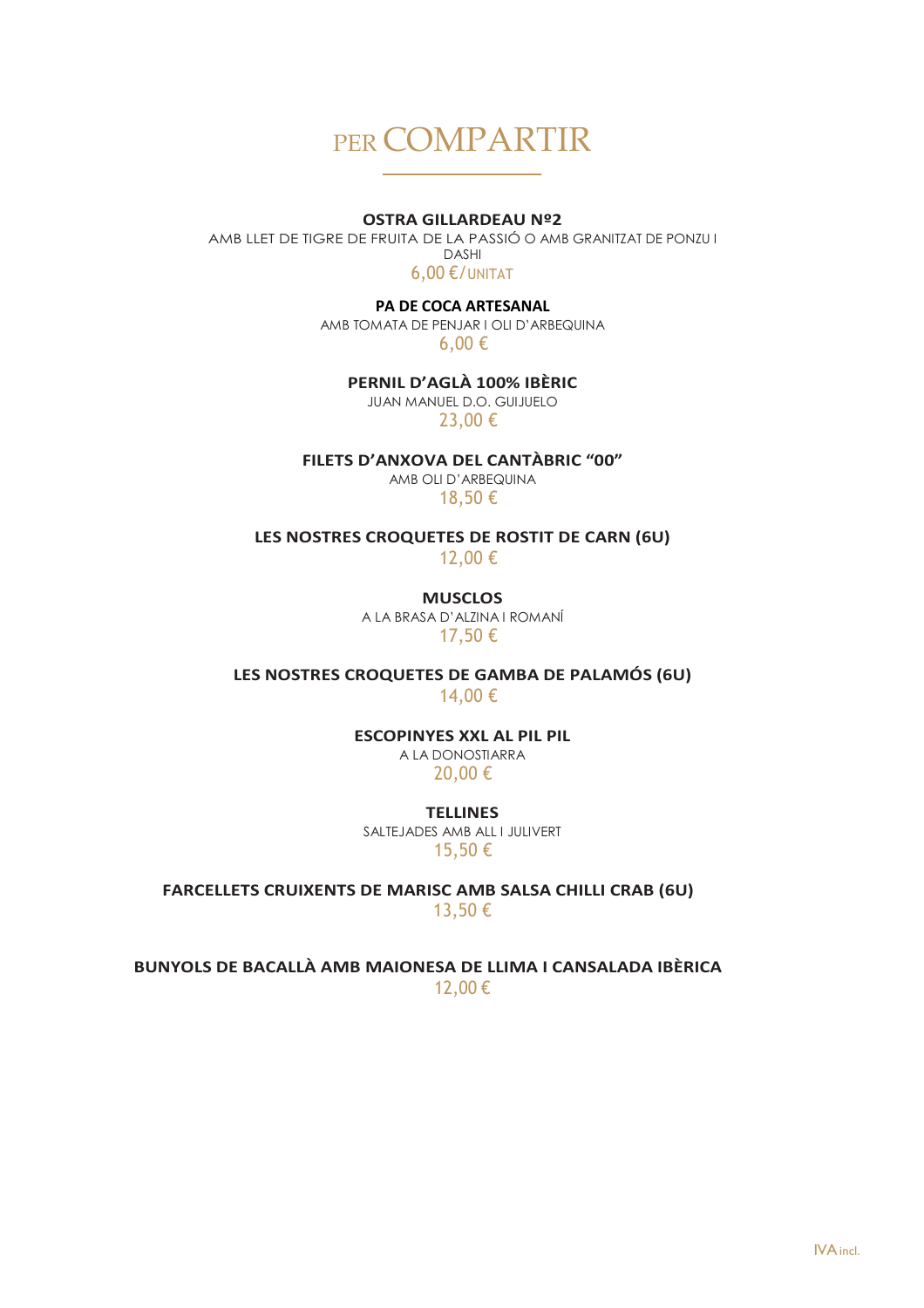

S

### **GASPATXO DE PRÉSSEC AMB GELAT DE PIPARRA, TÀRTAR DE TOMATA I BRIOIX**

### 16,00 €

**CEVICHE DE CORBALL AMB 'LECHE DE TIGRE' DE FRUITA DE LA PASSIÓ**  BLAT DE MORO LIOFILITZAT I COCO 22,00 €

**AMANIDA DE VERDURES, BROTS TENDRES, CREMA DE FORMATGE BAUMA I EMULSIÓ D'ALVOCAT**

16,00 €

**AMANIDA DE TOMÀQUETS VARIATS, PESTO I BURRATA** 18,00 €

**ESPÀRRECS BLANCS AMB AJOBLANCO DE GAMBA VERMELLA, GAMBA I ALGUES**  32,00 €

> **VIEIRA AMB GEL D'ALGA CÒDIUM I MADUIXES**  29,00 €

**TÀRTAR DE VENTRESCA DE TONYINA AMB MADUIXA I XORIÇ**  32,00 €

**MILFULLS CRUIXENT D'ALBERGÍNIA CARAMEL·LITZADA** VERAT FUMAT I CREMA ÀCIDA DE FORMATGE

15,50 €

**TEXTURES DE FOIE I POMA VERDA** 

18,00 €

**BRIOIX DE LLOBREGANT A LA BRASA** 

AMB SALSA HOISIN I MAIONESA DE CURRI VERD

22,50 €

**TÀRTAR DE "CHULETÓN" VACA VELLA GALLEGA**

AMB MOLL DE L'OS I ROVELL D'OU CURAT

20,50 €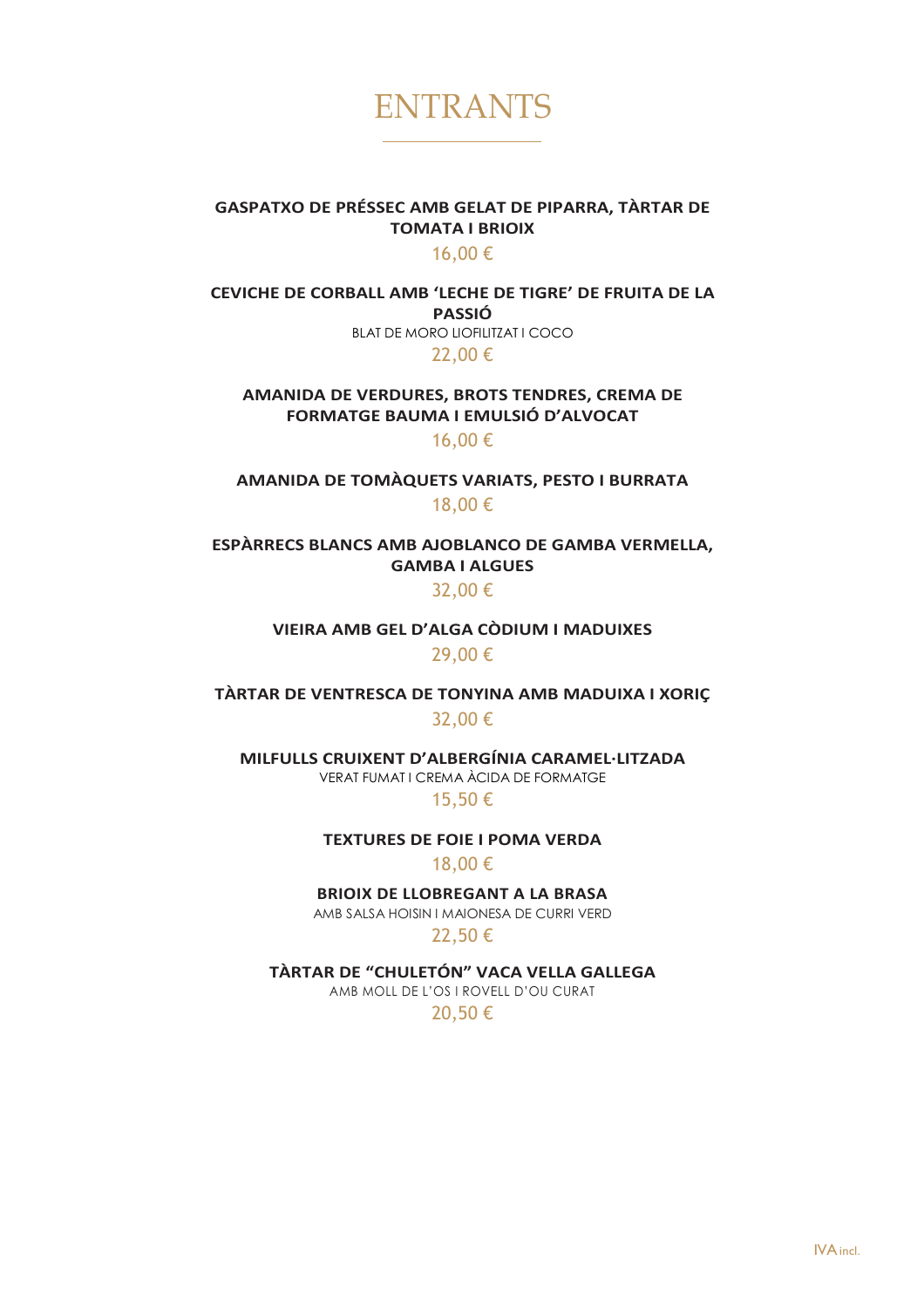

**ARRÒS SEC DE CALAMAR A LA BRASA**

AMB SOBRASSADA I MAIONESA DE BERGAMOTA

26,00 €

**ARRÒS MELÓS DE LA SENYORETA TOT PELAT I SENSE FEINA** AMB CARPACCIO DE GAMBA, NAVALLES I ESCOPINYES

32,00 €

**ARRÒS DE LLOBREGANT** 28,00 €

**ARRÒS NEGRE SEC AMB SEPIONETES I ESCAMARLÀ GRATINAT**

AMB ALLIOLI DE SAFRÀ 21,00 €

**ARRÒS SEC DE MAGRET D'ÀNEC** AMB VERDURETES DE TEMPORADA

20,00 €

**ARRÒS SEC DE SALSITXES AMB GAMBA BLANCA**

26,00 €

## PEIX

**POP A LA BRASA**

AMB 'MOJO PICÓN' VERD I VERMELL I DAUETS DE MILFULLS DE PATATA 18,50 €

**ROGER CUIT A BAIXA TEMPERATURA AMB GREIX D'IBÈRICS,**

PURÉ DE FONOLL, OLIVA KALAMATA I CRUIXENT DE PORC 26,00 €

**TURBOT A LA BRASA** 

PINTAT AMB SALSA KIMCHI, REDUCCIÓ DE POLLASTRE DE CORRAL AMB PAK CHOI I MINI PORRO 26,00 €

**TATAKI DE TONYINA UN XIC PICANT AMB FAVETES A LA BRASA**  32,00 €

**BACALLÀ CRUIXENT** 

AMB LA NOSTRA SAMFAINA DECONSTRUIDA 24,00 €

**MERO CRUIXENT AMB CLOÏSSES I SALSA D'ALGUES**  29,00 €